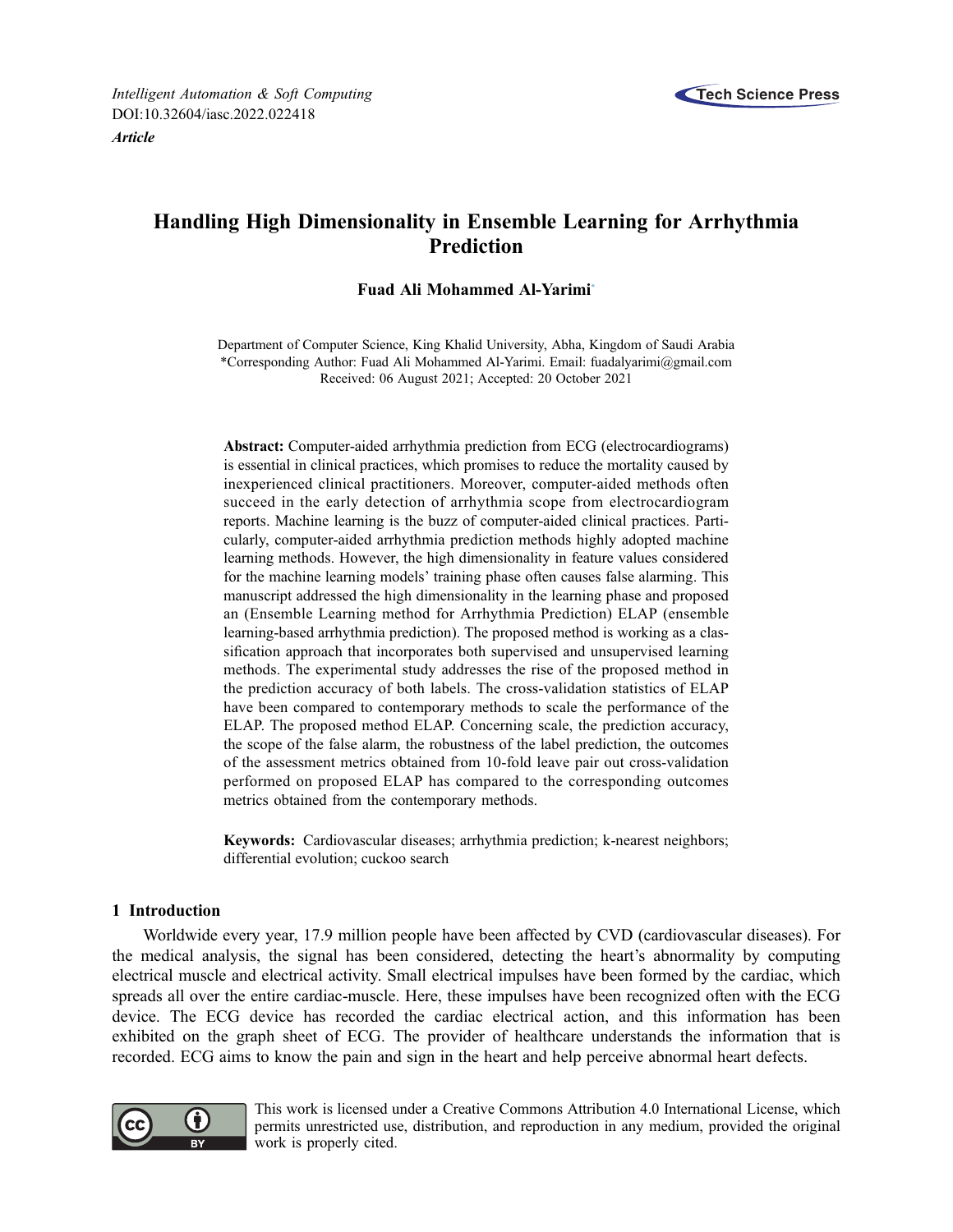Skilled clinical experts often suggest electrocardiogram tests to diagnose the arrhythmia scope in a patient's heartbeats. The cardiac disorder, identified by ECG (Electrocardiograms), considers distended heart and abnormal cardiac rhythm. One of the significant cardiac illness diagnostic equipment is ECG. Due to maximal cardiac illness death rate, accurate ECG signals discernment, and initial recognition stands significant on patient action. The cardiogram signals technique would provide prominent research for doctors to examine the recognition and diagnosis of heart illness and categorize the patient abnormality. Cardiogram classification into types of heart diseases provides adequate information to identify the illness of cardiac. The cardiogram signal classification is an intricate issue because of the classification procedure issue. The feature normalization, changeability, lacking, non-existence of optimal classification, unstable graphs, and originality are the critical constraints of classifying electrocardiograms. Moreover, evolving the appropriate classifier, which attained categorizing illness and the ECG signal classifier's main application, identifies cardiac illness diagnosis.

#### 2 Related Research

Over the former decades, numerous schemes have been projected to classify the heartbeat and detect arrhythmia based on automatic ECG. Faezipour et al. [[1](#page-10-0)] explored the wavelet-based ECG beats classification. Chazal et al. [[2](#page-11-0)] introduced an algorithm based on linear discriminant analysis. Kumar et al. [[3](#page-11-1)] present a model based on NN (neural network) to classify the five diversified ECG classes automatically. The models based on SVM have been implemented for ECG signals classification [\[4](#page-11-2)–[6\]](#page-11-3). Melgani et al. [\[5\]](#page-11-4) projected a model based on SVM for classifying the ECG beats automatically and has been compared to the other two classifiers like RFF-NN (Radial basis function NN classifier) and KNN (k-nearest neighbors). Mondejar-Guerraa et al. [[4](#page-11-2)] projected a novel model for classifying the ECG based on the SVM classifier.

The most prominent ML techniques are ensemble learning that might be used in diversified issues like regression and classification [\[7\]](#page-11-5). Peimankar et al. [\[8,](#page-11-6)[9\]](#page-11-7) used biomedical and electrical engineering. Each ensemble learning approach comprises three significant parts: (a) forming the training set from the dataset, (b) group of diversified classification algorithms has to be trained, and (c) integrating the classification prediction algorithms. Polikar [\[7\]](#page-11-5) presents that the required benefits of utilizing ensemble learning possess a more precise classification method by transmitting the single weak-classifier selection.

A set of 26 features have been extracted and utilized as inputs for three classifiers to differentiate among regular heartbeats and four diversified arrhythmia classes. Here, three classification algorithms have been utilized in this contribution are Artificial NN (ANN) [[10](#page-11-8)], Adaboost [[11](#page-11-9)], and RF (Random Forest) [[12\]](#page-11-10). Each of the above stated three single classification algorithms has been trained using 5fold crossverification schemes. Glenn [\[13](#page-11-11)] presents that these algorithms' outcomes have been accumulated by utilizing DST (Dempster-Shafer theory) to enhance these performance classification algorithms.

Several algorithms have been projected in this review to segmentation heartbeat  $[14-17]$  $[14-17]$  $[14-17]$  $[14-17]$  to achieve optimal outcomes in well-recognized MIT-BIH databases [[18\]](#page-11-14). Moreover, in this contribution, researchers concentrated on the last two steps, classification, and extraction of the feature. Several features have been investigated for explaining the heartbeats of ECG, emphasizing the wavelet utilization [[19,](#page-11-15)[20](#page-11-16)], HOS [[21\]](#page-11-17), [[22](#page-11-18)], and intervals of heartbeat popularly called RR intervals as stated in [[23,](#page-11-19)[24](#page-12-0)]. For designing the classification method, several former contributions stated the ML algorithms feasibility for the challenge [[25](#page-12-1)]; incorporating models like AdaBoost [\[26](#page-12-2)], GA-BPNN (genetic algorithm-back propagation NN) [[27](#page-12-3)], SVM [\[28](#page-12-4)–[33\]](#page-12-5), MLP (multi-layer perceptron) [\[19](#page-11-15)[,28,](#page-12-4)[29\]](#page-12-6) and linear discriminant [\[34](#page-12-7)].

The ensemble classifiers integrate the individual classifiers' decisions, which compose them to enhance the final estimation. Dietterich [[35\]](#page-12-8) present several schemes in this literature for forming ensemble classifiers. Each classifier is trained by diversified training subset instances such as AdaBoost [[36\]](#page-12-9) or Bagging [[37\]](#page-12-10).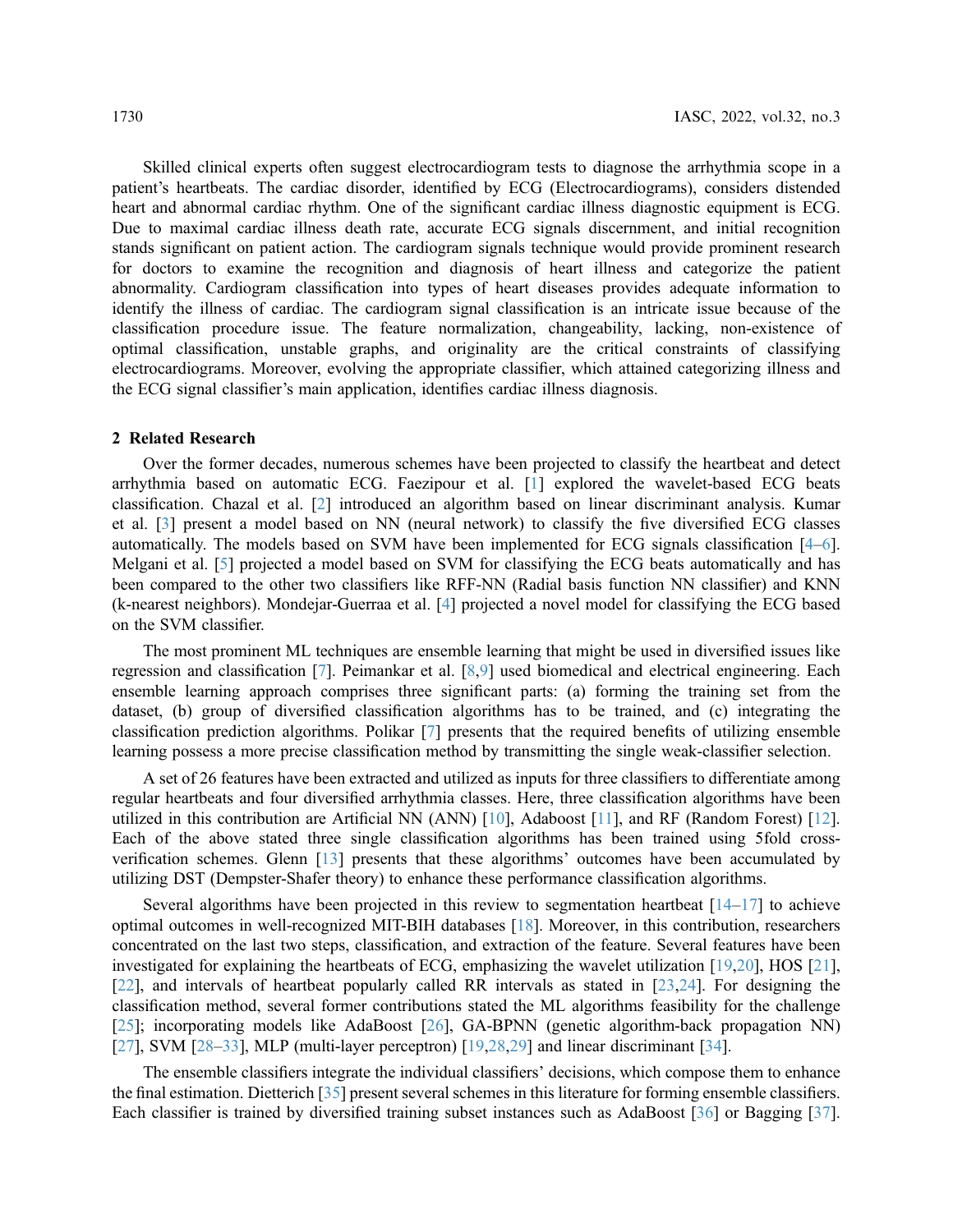Dietterichet et al. [\[38](#page-12-11)] present an issue that pre-requisites many classes, segmenting the number of outputs in diversified sets and producing an ensemble classifier. Moreover, other contributions train every classifier in a diversified input features subset. Robert et al. [\[39](#page-12-12)] performed experimentation and finalized that integrating classifiers trained on diversified feature sets are very resourceful, mainly when single classifiers deliver an optimal performance. Waske et al. [\[40](#page-12-13)] developed ensemble SVM classifiers in multi-source cover land classification issues using a balanced dataset. Moreover, training every SVM with a diversified data source prominently enhanced the outcomes when compared with a single SVM that has been trained with entire data sources.

Automatic detection of cardiac arrhythmia (ADCA) using ensemble learning [\[41](#page-12-14)] has endeavored to address the constraints of the contemporary methods of machine learning-based arrhythmia prediction. Though the ADCA is an ensemble classification model, it does not address the false alarming caused by the high dimensionality of the values representing the training phase's features. Our earlier contribution of a classification technique, Electrocardiogram Stream Level Correlated Patterns as Features (ESCPF) [[42](#page-12-15)], addressed a novel feature selection and feature optimization methods to perform heartbeat classification to identify the arrhythmia scope in a given electrocardiogram. However, the false alarm due to dimensionality in feature values has not been addressed by ESCPF.

Concerning addressing the false alarm in arrhythmia prediction caused by the dimensionality in feature values, this manuscript portrayed a novel ensemble classification process that uses signal flow features.

### 3 Methods and Materials

This section explores the methods and materials used in the proposed ensemble learning-based arrhythmia prediction from electrocardiograms. The section includes a detailed description of the data corpus used in the classification process, the features extraction, feature optimization using the Dice Similarity Assessment Scale, the method of handling dimensionality through clustering and cluster optimization by Differential Evolution, the incremental binary classifier, and the method of the classification process.

The dataset was prepared by the integration of diversified datasets EHCD (ECG Heartbeat Categorization Dataset) [\[43](#page-12-16)] and MIT-BIH [[18](#page-11-14)] of the records labeled either as positive or negative. Each record considered for the experimental study is positive or negative, as stated in [[44\]](#page-12-17). The records' count from these records labeled positive is 15000 records, whereas the rest of records 12100 are labeled as benign.

### 3.2 The Features

Let the dataset  $ECG$  represents the set of electrocardiogram reports of the subjects in digital format (as x, y coordinates), which have been labeled either as negative (no evidence of arrhythmia) or positive (prone to arrhythmia). The input corpus of ECG reports bipartite into two sets  $pT$ ,  $nT$  contains the records labeled as positive (prone to arrhythmia) and negative (normal heartbeat) in respective order. The sequence of cardiogram elements (y-coordinate values projected for a sequence of x coordinates) of size one and above are the considered features, referred to further as the sets  $fP$ ,  $fN$  in respective order of the labels positive and negative. Each feature f represents a sequence of elements (x-coordinates) of size 1 to the record's size  $|r_i|$ , with maximum cardiogram elements than any other record of the corresponding set. Each record  $\{r \exists r \in ECG\}$  reflects the number  $|r| - s + 1$  of size features s, which is the absolute difference between the record r size |r| and the size of the sequence of elements (feature)s incremented by 1 [\[45](#page-12-18)].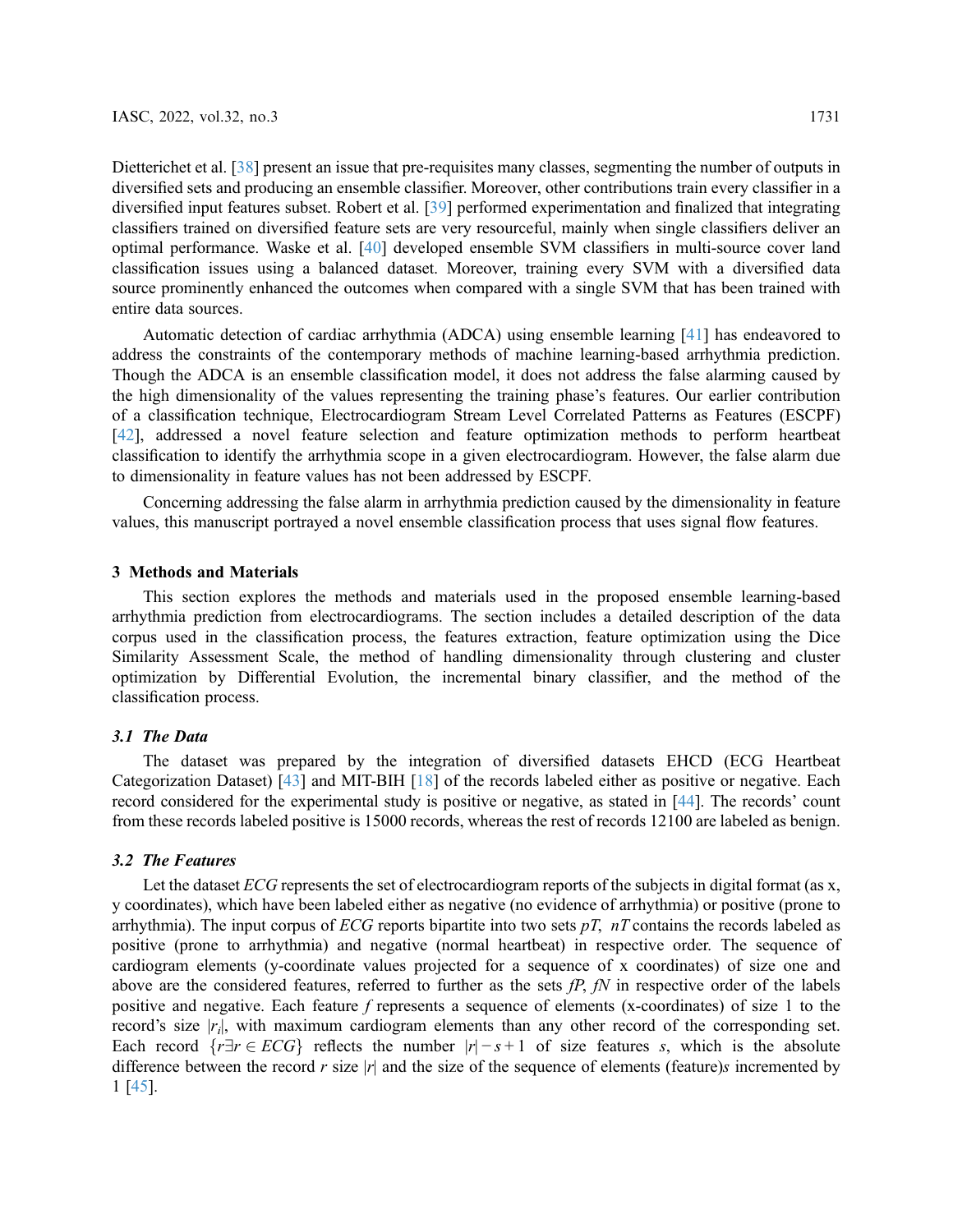The Dice similarity coefficient (DSC) has been used to select optimal labeled records attributes as positive and negative [\[44](#page-12-17)]. Also, the use of DSC to choose optimal features has been explored in the coming sections.

Diversity assessment using a distance scale is as follows. It is the variance observed between the values projected for a feature, which is the column of both matrices  $E$ , and  $F$ . The main scheme for evaluating the variance for the elements is adapting coding theory. Such a scheme is implemented to handle distance among several unique values, which are noticed and the record set attribute tagged as false or true.

<span id="page-3-0"></span>Let the *i*<sup>th</sup> column of the set E, and set F as vectors  $E_c$ , and  $F_c$  in respective order, which may be distinct in vector size. Assessment of the diversity by distance scale is as following by  $(Eq. (1))$ .

$$
d_{E_c \leftrightarrow F_c} = 1 - (|(E_c \cap F_c)| * (|(E_c \cup F_c)|)^{-1})
$$
\n(1)

 $\ell/d_{E_c \to F_c}$  denotes a distance between the i<sup>th</sup> column  $E_c$ , and  $F_c$  of the matrix E and matrix F.

3.4 Forming the Initial Clusters Clusters have been framed separately for both labels, such as positive as well as negative. The proposed cluster from negative and positive labels and values exhibited for framing every given labeled records data has been considered a unique set in respect to this. Every support value has been assessed as a ratio of records having corresponding values against the overall records count. Every record has been weighted by accumulative support values perceived for every value depicted in the corresponding record.

The records have been organized in descending weight sequence, which has been assessed as follows:

Primarily, it depicts average support ratio values  $avgS$  and the respective deviation  $eS$  of the corresponding set of records. Further, it depicts the absolute difference in average support  $avgS$  and deviation deS as a record weight rew. A record average weight has been considered to determine the centroid threshold, as explored in the following description.

The record's average weight is denoted as  $\langle rew\rangle$  and deviation of the corresponding transaction's weight detw, indicated by RMSE of corresponding record weights for the specified training corpus. Also, consider the accumulative of record average weight  $\langle new \rangle$  and representation of the threshold deviation value *detw* of centroid cet.

The initial cluster count has been signified by the count of records having records weight greater than cet. Also, clustering has been implemented. One or more cluster records can exist in other clusters if the distance amid record and corresponding centroid cluster is greater than the threshold *dit*.

Further, assesses the distance amid each pair of clusters; if the distance is less than the distance threshold, it replaces both clusters with a new cluster that results from the union of the corresponding pair of clusters.

The Differential Evolution (DE) [[46](#page-12-19)] is a reliable evolutionary method to perform optimization routines. The DE concept is approximately identical to GA, as stated in [[47\]](#page-13-0). Even though the fluctuation from GA considers unique genotypes moreover, among these inputs (parent) and resultant (child) chromosomes, the fittest pair of chromosomes survive, and the rest evades.

The primary clusters have been deliberated to be input chromosomes set; further, DE (Differential evolution) has been performed on every set of chromosomes that leads to a new pair of chromosomes. Moreover, the following subsection explores the function of fitness used in the DE process.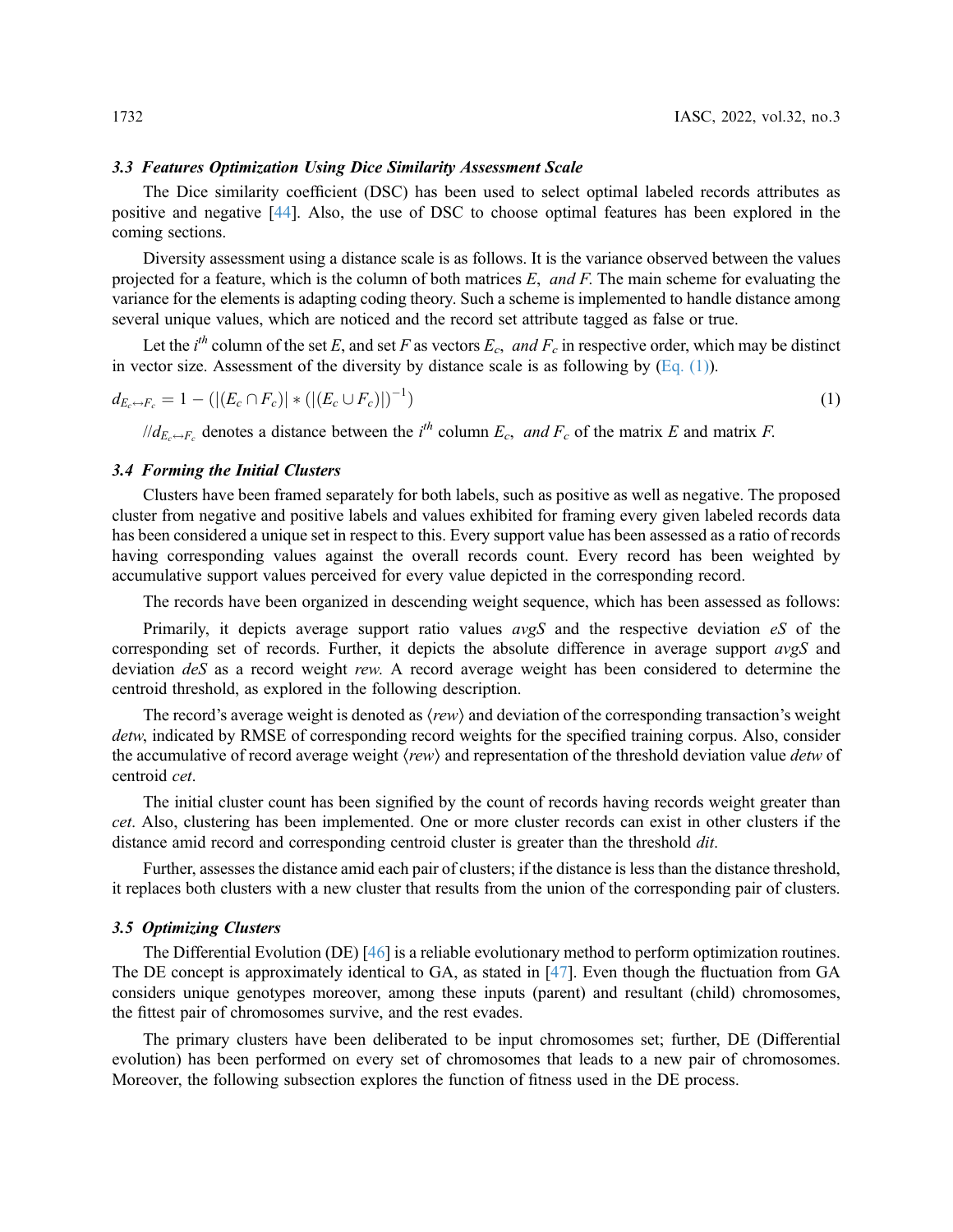#### 3.5.1 Fitness Function

Specified cluster input has been considered as a dataset, and average record weights have been recognized. Moreover, identify cluster level utility-scale exhibited for multiple attributes values.

#### Cluster Optimization:

With cluster formation process completion, organize records in diminishing dataset sequence at the transaction utility level, and DE has been performed and attained high fitness as follows:

Let CLS signifies set, which depicts total possible clusters,

Let TCLS indicates a set, which includes novel formed clusters.

while  $(CLS \cap TCLS \neq CLS)$  Begin

For each cluster  ${cl_i \exists cl_i \in CLS}$  // Begin

For each cluster  ${cl_i \exists cl_i \in CLS \land j \neq i}$ 

 $CRS \leftarrow crs_i \cap crs_j$  //Identify overall common transactions depicted in clusters  $cl_i$ ,  $cl_j$  as a set CRS.

 $CHRS = null$  //The vacant set has been considered to preserve the novel chromosomes generated from the crossover procedure.

 $CHRS \leftarrow cl_i$ <br> $CHRS \leftarrow cl_i$  $CHRS \leftarrow cl_j$  $\}$  // transmitting the parental chromosomes towards set *CHRS* 

For each crossover  $\{crs_k\exists crs_k \in CRS\}$  // Begin

Let representation  $lcl_i$  signifies a subset  $cl_i$  containing total transactions that exist as predecessors towards the crossover  $\mathit{crs}_k$ .

Let representation  $rcl_i$  signifies a subset  $cl_i$  containing total transactions that exist as a successor towards the crossover  $crs_k$ .

Let representation  $lcl_i$  signifies a subset  $cl_i$  containing total transactions that exist as predecessors towards the crossover  $\mathit{crs}_k$ .

Let representation  $rcl_j$  signifies a subset  $cl_j$  containing total transactions that exist as predecessors towards the crossover  $\mathit{crs}_k$ .

 $CHRS \leftarrow \{lcl_i, crs_k, rcl_i\}$  $CHRS \leftarrow \{lcl_i, crs_k, rcl_i\}$ 

End

Identify fitness entry in CHRS, as stated in Section 3.5.1

Organize set CHRS in reducing order for utility level cluster and count of optimal records for manifold attributes values.

if  $(\text{CHRS}\lbrace 1 \rbrace \notin \text{TCR} \rbrace$  TCR  $\leftarrow$  CHRS $\lbrace 1 \rbrace$  //transmit CHRS set first entry //primary cluster fittest if  $(\text{CHRS}\{2\} \notin \text{TCR}\{ \text{TCR} \leftarrow \text{CHRS}\{2\} \text{ //}$ transmit CHRS set 2nd entry //second cluster fittest

End

End

 $if (CLS \cap TCLS \neq |CLS|)$  Begin

 $CLS \, \times \, \text{CLS}$  // total entries have to be eradicated in a set  $CLS$ 

 $CLS \leftarrow TCLS$  // transmit entire entries in a set TCLS to set CLS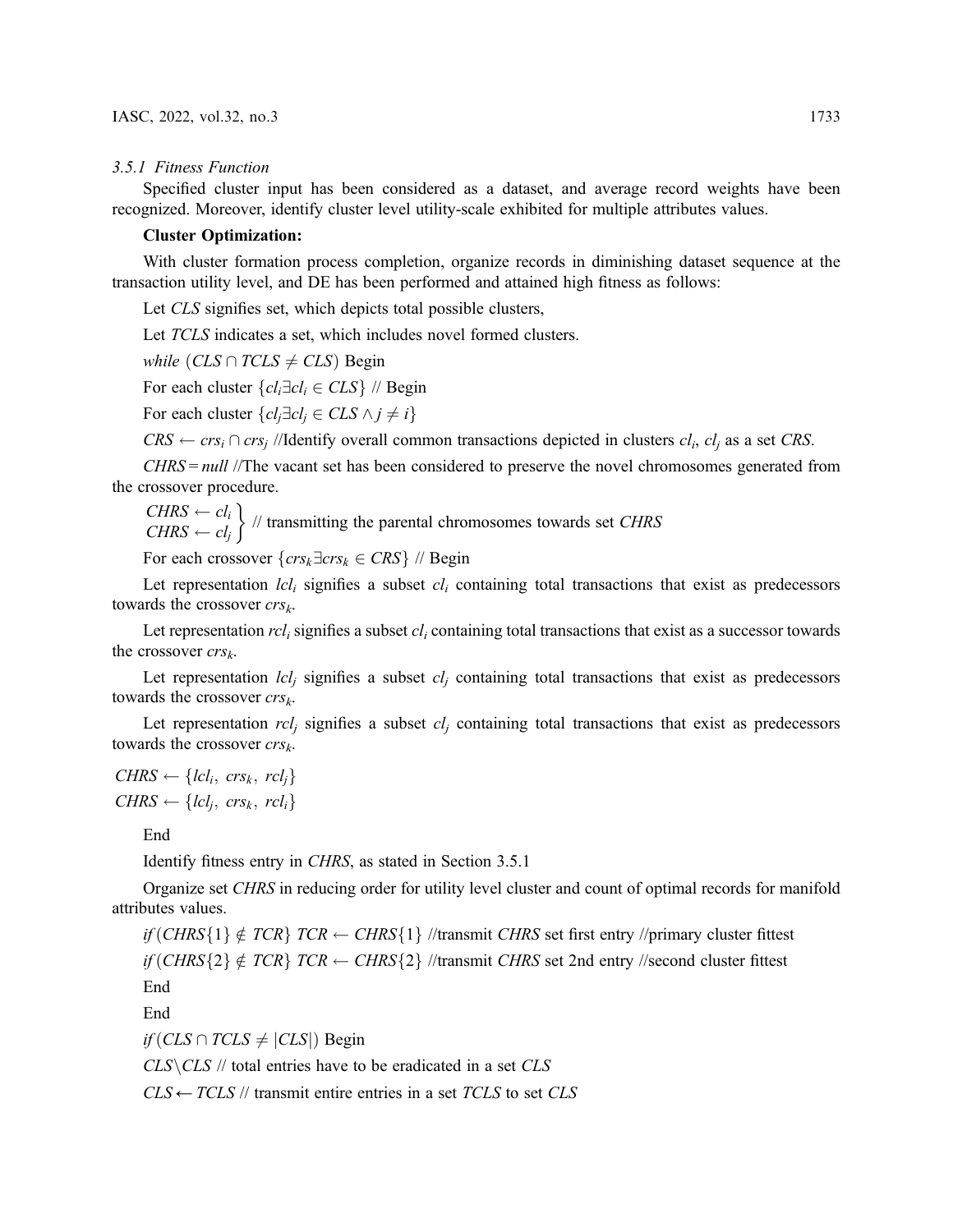$TCLS \, \text{TCLS}$  // overall entries have been eradicated in a set  $TCLS$ 

**End** 

**End** 

Further, these clusters are used for training the classifier such that the cluster must be formed individually, and a binary-classifier has been trained.

#### 3.6 Ensemble Classification

The work [[48\]](#page-13-1) presents a cuckoo search-based incremental binary classifier that enhanced binary classifier has been modified for performing sentiment analysis. The above-stated classifier is optimum for performing binary classification compared with other existing intricate classification approaches. Moreover, the label and training prognosis states of classifiers have been explained in the following description. The work [\[49](#page-13-2)] diabetes is predicted using significant attributes, and the relationship of the differing attributes is also characterized. Various tools are used to determine significant attribute selection and for clustering, prediction, and association rule mining for diabetes.

Sometimes individual classifiers would deliver excellent outcomes in the classification of ECG heartbeat. These excellent instances can be good results, extreme or bad results. Prominently, diversified outcomes have been attained when such classifiers have extended to other kinds of datasets. The ensemble classifier has better capabilities in general. Additionally, the ensemble classifier error rate has usually been less than an individual one. Thus, optimal and ensemble classifier has offered several balanced outcomes for entire categories. The ensemble classifier comprises numerous device learners that might be integrated and constructed as the ensemble classifier.

### 3.6.1 Learning Phase

The binary classifier designed on cuckoo search (CS) has two stages. Here, the primary step called training builds a hierarchy of nest so that every level comprises various perches more than the amount of predeceasing level perches if there are any. Moreover, the training step builds two hierarchies for both negative and positive labels. The branches formed in each level of both hierarchies are in the following:

For sentiment polarity labels, the patterns of n-gram have been discovered in the form of optimum features from respective label training corpus has to be organized in decreasing sequence of size. Moreover, n-gram features with maximum size  $n$  must be segmented into clusters so that similar size ngrams possess the same frequency that might present in one cluster. Each cluster with n-grams of  $n$  size needs to keep as branches in the respective hierarchy's primary level  $\{l \exists l = 1, 2, 3, ..., n\}$ . Identically, features n-gram size  $\{(n-i)\}\$ i = 1, 2, 3, ...,  $(n-1)\}$  has to be segmented into clusters so that each cluster comprises distinct n-grams possessing similar frequency. Moreover, these clusters have to be kept cluster comprises distinct n-grams possessing similar frequency. Moreover, these clusters have to be kept as branches in  $\{l = (i + 1)\}\exists i = 1, 2, 3, ..., (n - 1)\}$  level. Here, this procedure is repeated until the layel's hierarchy has been framed in the following. The size of n-grams has to be segmented into last level's hierarchy has been framed in the following. The size of n-grams has to be segmented into clusters so that every cluster comprises unique n-grams set possessing a similar frequency. Entire these clusters would be kept as branches  $(n<sup>th</sup> level)$ , which is the last level.

The branch hierarchies of entire clusters for both negative and positive labels have been building. Here, the representation depicts negative or positive label clusters.

$$
\bigvee_{i=1}^{|CL|} \{cl_i \exists cl_i \in ClL \}
$$

 $L = 1$ // index levels in *peHcl<sub>i</sub>* perch hierarchy of  $cl_i$  cluster

 $k = n / \sqrt{T}$  The size of the n-grams index has been represented that initialized by higher n-grams size n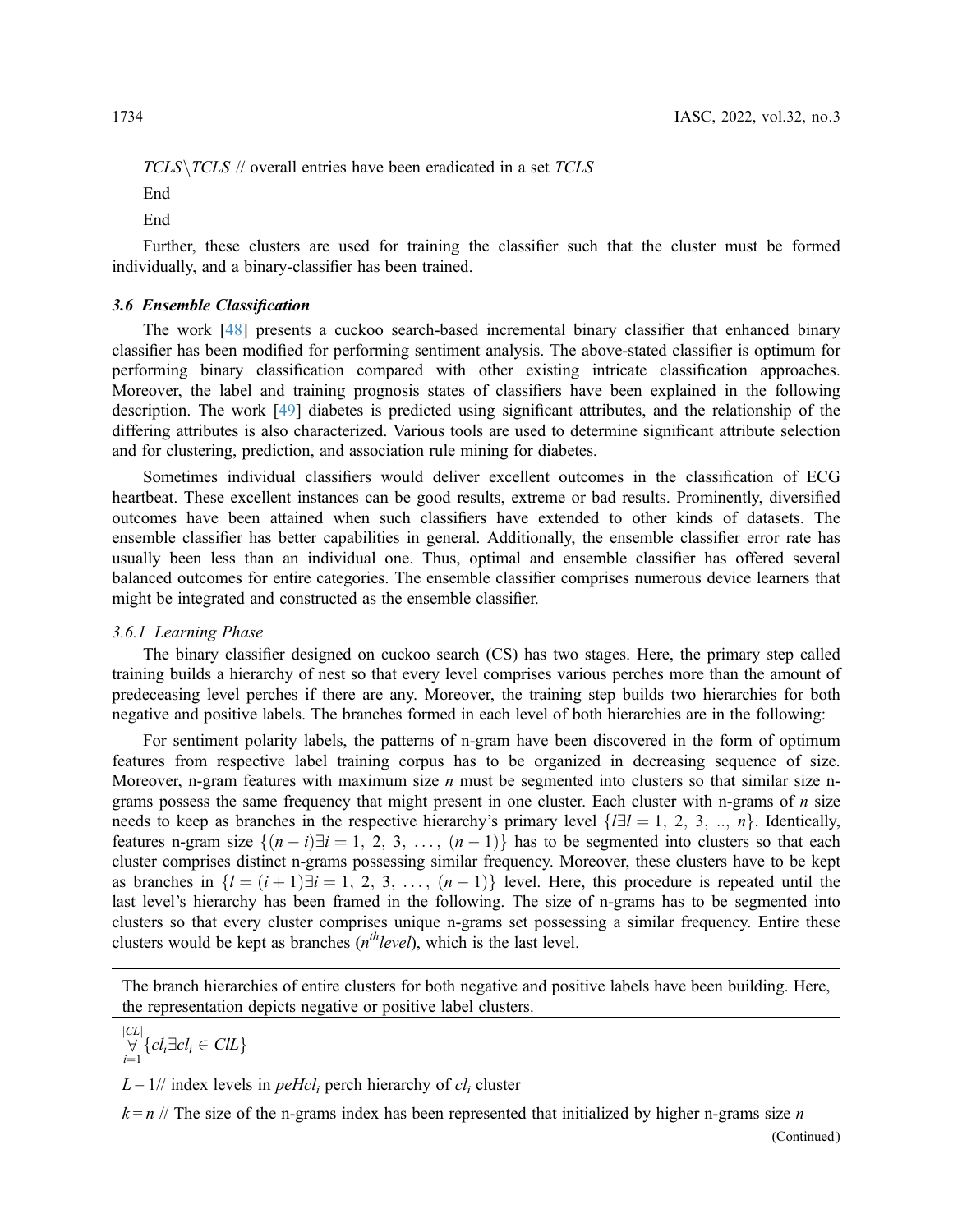## (continued )

while( $k \geq 1$ )// Begin jongð<sub>u</sub>

$$
\forall \forall |\{ng_j \exists ng_j \in ong(cl_i)\} / \text{Begin}
$$
\n
$$
if (j = 1) \text{ on } g_k^{fr}(cl_i) \leftarrow ng_j
$$
\n
$$
else \text{ if } (|ng_j| \equiv k) / \text{Begin}
$$

 $\textit{ong}_k^{\textit{fr}}(\textit{cl}_i) \leftarrow \textit{ng}_j$ 

End

End

Place every  $\text{ong}_k^{fr}(cl_i)$  set possessing n-grams size k and possessing fr frequency ratio as perch in the hierarchy nhc, at a level I hierarchy  $phc_i$  at a level L.

 $k = k - 1$ // reduce the size of the n-gram index by one

 $L = L + 1$ // enhancing index L depicting the level in *pehcl<sub>i</sub>* perch hierarchy

End

# 3.6.2 Prognosis of Arrhythmia

The record  $R$  shall be labeled as either prone to arrhythmia or not by measuring the average record fitness R concerning diversified records clusters labeled positive and fitness average for diversified records clusters labeled negative & their corresponding RMSD. By utilizing the conditions determined below, the labeled record has been determined as prone to arrhythmia or not.

This section depicts the algorithmic flow of the label prediction strategy, which includes the estimation of positive fitness

Let the notation  $tr$  representing the test record given to identify the arrhythmia scope

Let the notation wv representing the resultant word vector of the preprocessing phase be applied to the test record tr

Let the notation  $ng(tr)$  representing all possible n-grams discovered from the electrocardiogram signal Perform perch search on all hierarchies to find the competent perches concerning the n-gram features ng  $(tr)$  of the test record  $tr$  as follows

# #Estimating positive fitness#

 $pf = 1//$  fitness initialized to maximum 1; fitness always is greater than to 0 and lesser than or equal to 1

 $\sum_{i=1}^{\infty}$  $|\mathcal{C}_+|$ <br>  $\forall$  { $c_i \exists c_i \in \mathcal{C}_+$ } Begin // for each cluster of the positive label  $\frac{1}{\sqrt{2}}$  $|phc_i|$ positive label  $l=1$   $\forall$   $\{l\exists l=1, 2, 3, \ldots \vert phc_i\vert\}/l$  for each level *l* of the hierarchy  $phc_i$  of the cluster  $c_i$  of the positive label  $l=1$ 

(Continued)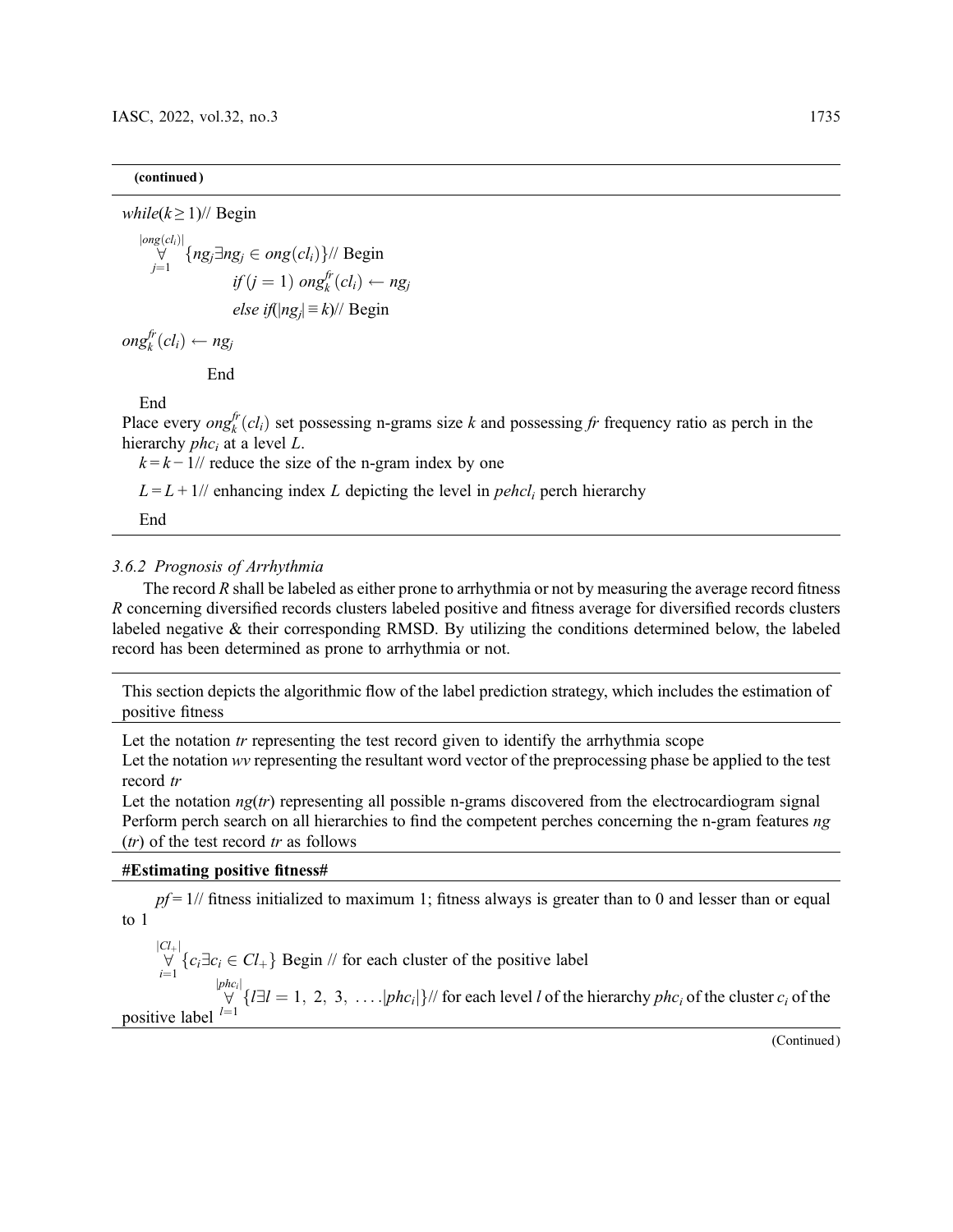# (continued )

$$
\bigvee_{m=1}^{\lvert phc_i^l \rvert} \{p_m \exists p_m \in \lvert phc_i^l\} \text{ Begin } / / \text{ for each perch of the level } l \text{ of the perch hierarchy } phc_i
$$
\n
$$
\bigvee_{p=1}^{\lvert ng(r) \rvert} \{ (pf = pf \times fr(p_m)) \exists ng_p \in p_m \}
$$
\nEnd

End

End

 $pF(tr) = 1 - pf$  // The result of the absolute product of fractions (value between 0 and 1) is lesser than the values used in an absolute product.

#### #Estimating negative fitness#

 $nf = 1//$  fitness initialized to maximum 1; fitness always is greater than to 0 and lesser than or equal to 1  $\frac{1}{\epsilon}$  $|Cl_{-}|$  $\forall$  { $c_i \exists c_i \in Cl_-$ } Begin // for each cluster of the negative label  $\frac{1}{\epsilon}$  $|phc_i|$  $\forall$  { $\exists l = 1, 2, 3, \ldots$   $\vert phc_i \vert$ } // for each level *l* of the hierarchy  $phc_i$  of the cluster  $c_i$  of the

negative label

$$
\bigvee_{m=1}^{\lvert \lvert phc_{i}^l \rvert} \{p_{m} \exists p_{m} \in \lvert phc_{i}^l\} \text{ Begin } \text{ // for each perch of the level } l \text{ of the perch hierarchy } phc_{i}
$$
\n
$$
\bigvee_{p=1}^{\lvert \lvert ng(tr) \rvert} \{ (nf = nf \times fr(p_{m})) \exists ng_{p} \in p_{m} \}
$$
\nEnd

End

End

 $nF(tr) = 1 - nf$ //since the result of the absolute product of fractions (value between 0 and 1) is lesser than the values used in an absolute product.

#### 3.6.3 Label Prediction

The depicted fitness  $pF(tr)$ ,  $nF(tr)$  shall use further to predict the arrhythmia scope is positive or negative as follows

 $if((pF(tr) - nF(tr)) > dr)$  confirms that the given test record is reflecting the arrhythmia scope as positive  $elseif((nF(tr) - pF(tr)) > dt)$  confirms that the given test record is reflecting the arrhythmia scope as negative

#### 4 Experimental Study

The total number of labeled records considered for the experimental study is 81614, comprising 46103 records labeled as positive and 35511 records labeled as negative. The k-fold Leave-Pair-Out Cross-Validation (LPOCV) [[50\]](#page-13-3) has been used to scale the proposed method's performance. The crossvalidation metrics have considered assessing the performance of the proposed method ELAP (ensemble learning-based arrhythmia prediction). Concerning scale, the prediction accuracy, the scope of the false alarm, the robustness of the label prediction, the outcomes of the assessment metrics obtained from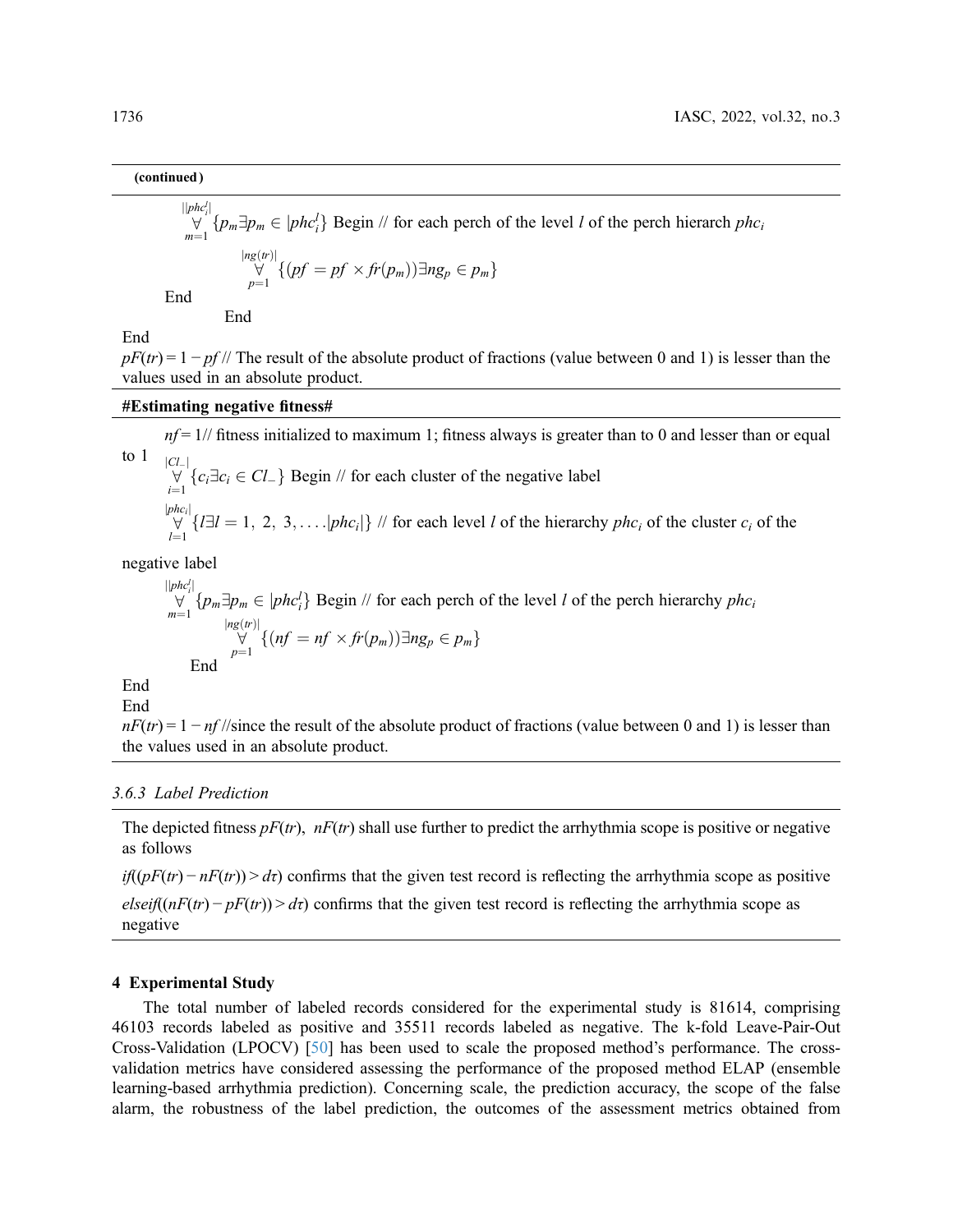10-fold leave pair out cross-validation performed on proposed ELAP has compared to the corresponding outcomes metrics obtained from the contemporary methods. Investigates the recovery and death factors that contribute to schistosomiasis disease preprocessed dataset, collected from Hubei, China. A computerized learning method, association rule mining (Apriori), is used to spot factors [\[51](#page-13-4)]. Automatic Detection of Cardiac Arrhythmias (ADCA) Using Ensemble Learning [[41\]](#page-12-14) and Electrocardiogram Stream level Correlated Patterns as Features (ESCPF) [\[42](#page-12-15)].

<span id="page-8-0"></span>[Fig. 1](#page-8-0) addresses the significance of the precision observed from ELAP compared to the precision observed from ADCA and ESCPF. Though the ESCPF is most similar to the ELAP concerning feature extraction and optimization, it ranked last about precision due to the curse of dimensionality in a training corpus. Though the method ADCA performing an ensemble learning process, it is evincing low precision compared to the precision observed from ELAP.



Figure 1: Precision exhibited by 10-fold leave pair out cross-validation of ELAP, ADCA, and ESCPF

<span id="page-8-1"></span>The graph has been plotted among metric specificity and ten folds of leave pair out cross-validation performed on ELAP, ADCA, and ESCPF models, as shown in [Fig. 2.](#page-8-1) The metric specificity is also called selectivity. It has been envisioned from the above figure that the performance of specificity ELAP is better than the ADCA and ESCPF models.



Figure 2: Specificity exhibited by 10-fold leave pair out cross-validation of ELAP, ADCA, and ESCPF

[Fig. 3](#page-9-0) addresses the metric sensitivity, also called recall, observed from ELAP, ADCA, and ESCPF models. The method ELAP outperforming the ADCA and ESCPF towards sensitivity. Among the three methods compared, ELAP, ADCA, and ESCPF ranked in corresponding order since the contemporary methods lagged in handling the curse of dimensionality in a training corpus.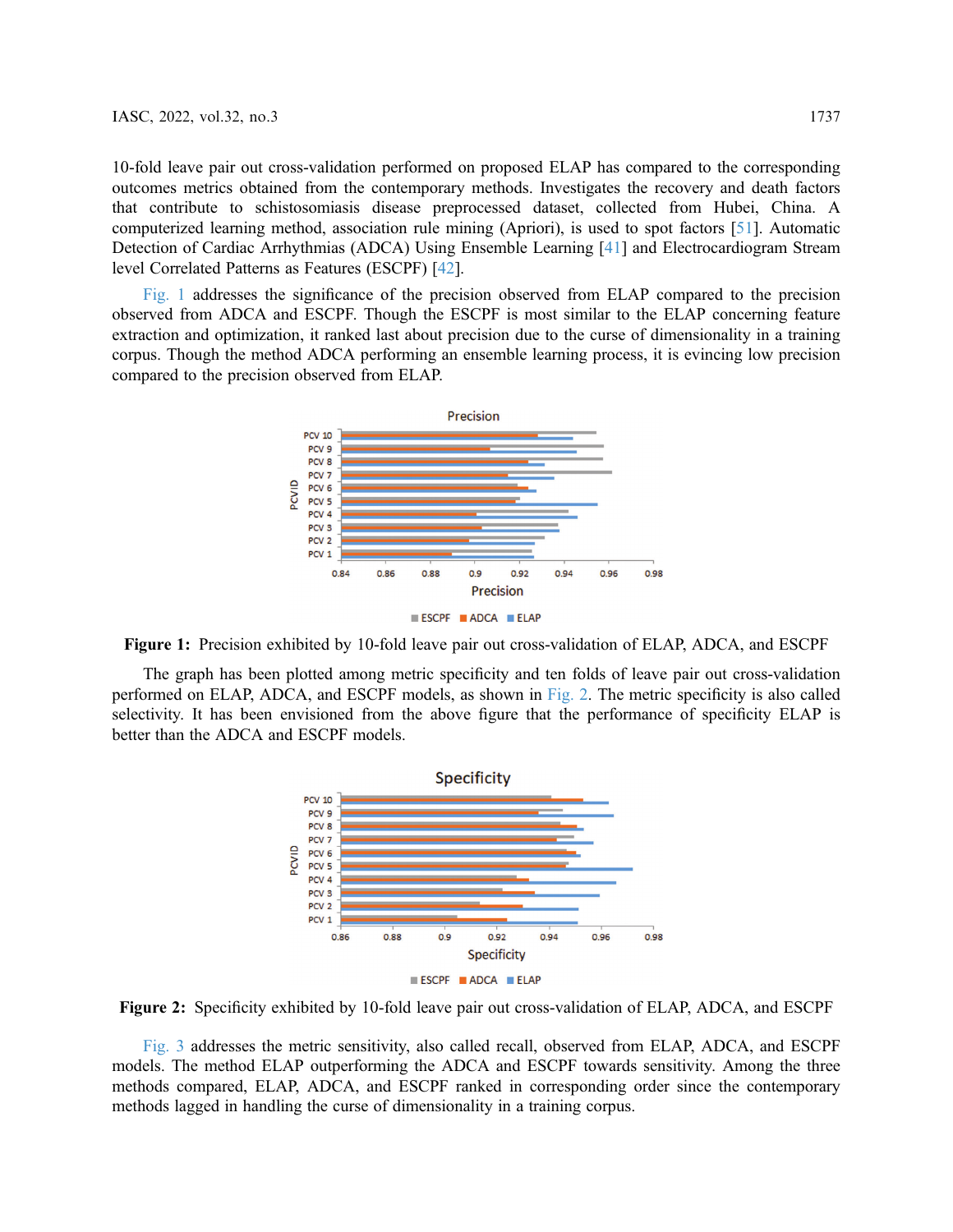<span id="page-9-0"></span>

Figure 3: Sensitivity exhibited by 10-fold leave pair out cross-validation of ELAP, ADCA, and ESCPF

<span id="page-9-1"></span>The graph has been plotted among metric accuracy and ten PCV IDs over the proposed ELAP model and ADCA and ESCPF models, as shown in [Fig. 4](#page-9-1). It has been envisioned from the above figure that the accuracy performance for the ELAP is better when compared to the ADCA and ESCPF models.



Figure 4: Accuracy exhibited by 10-fold leave pair out cross-validation of ELAP, ADCA, and ESCPF

<span id="page-9-2"></span>In [Fig. 5,](#page-9-2) the metric F-measure is also called as F1score. The graph represents the f-measure observed from tenfold leave pair out cross-validation performed on ELAP and contemporary ADCA and ESCPF. The ELAP has been compared with ADCA and ESCPF models. These statistics exhibit that ELAP is outperforming the contemporary methods ADCA and ESCPF.



Figure 5: F-measure exhibited by 10-fold leave pair out cross-validation of ELAP, ADCA, and ESCPF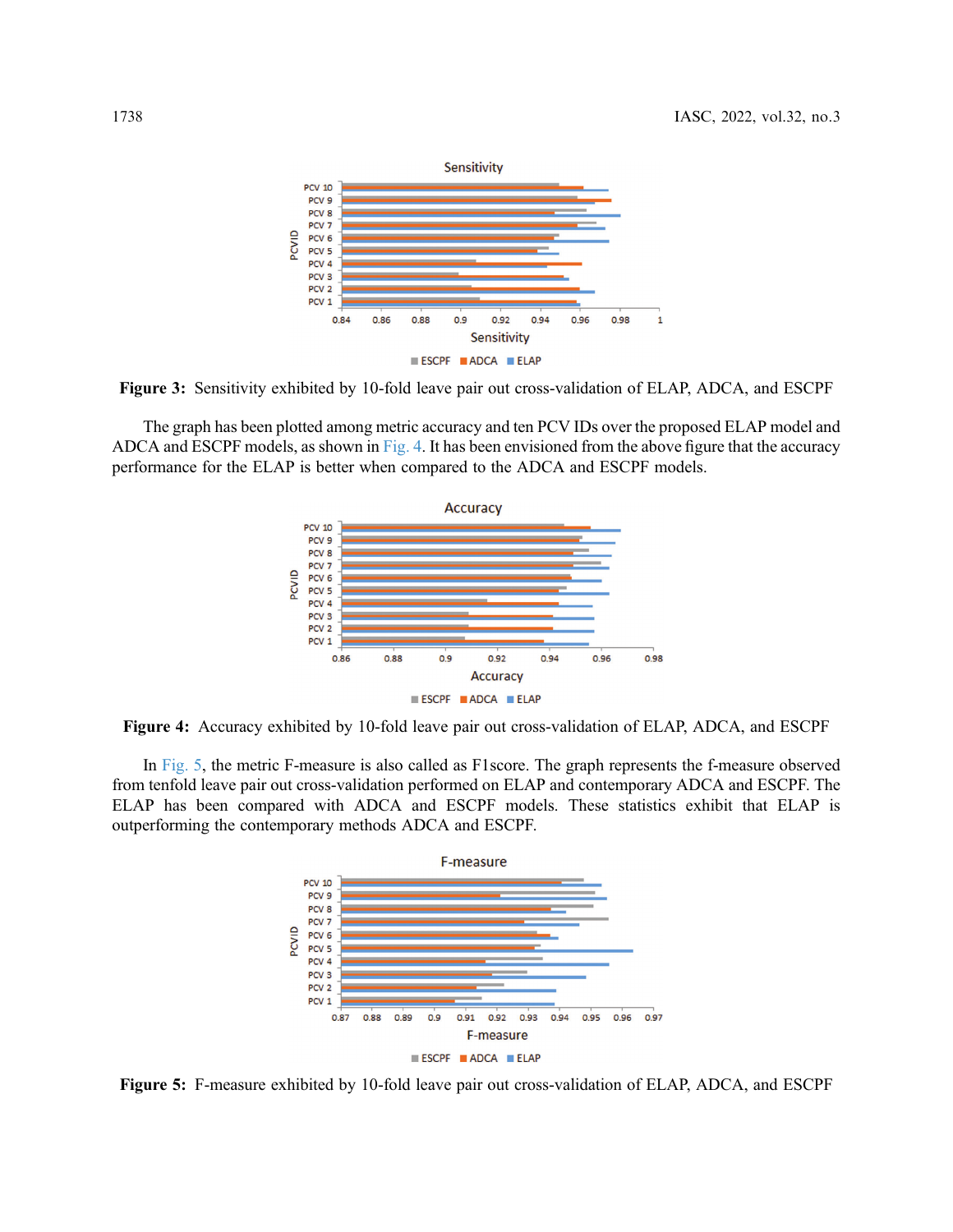<span id="page-10-1"></span>The graph has been plotted among metric MCC and ten PCV IDs over the proposed ELAP model and ADCA and ESCPF models, as shown in [Fig. 6](#page-10-1). This metric MCC has been used as a measure to assess the performance of the binary classification. It is envisioned from the above figure that the MCC observed from the projected model is better when compared to the ADCA and ESCPF models.



Figure 6: Matthews's correlation coefficient exhibited by 10-fold leave pair out cross-validation of ELAP, ADCA, and ESCPF

### 5 Conclusion

The arrhythmia prediction by ensemble classification using sequence patterns of the electrocardiogram signals has been addressed in this manuscript. Unlike the contemporary models, which are specific to train the different classifiers on the same feature values, the proposed method is partitioning the training corpus into multiple clusters. The entries of one cluster may occur in one or more other clusters. It treats each cluster as a different corpus and discovers sequence patterns of the corresponding cluster's electrocardiogram signals as features. The discovered features of each cluster are used further to train the classifier. The training phase uses different objects of the same classifier for different clusters. The experimental study performed on proposed and other contemporary methods exhibits the significance and performance optimality of ELAP to identify arrhythmia scope compared to other contemporary methods ADCA and ESCPF. Future research can introduce the fusion of feature optimization methods and classification methods to improve arrhythmia prediction accuracy.

Acknowledgement: The authors extend their appreciation to the Deanship of Scientific Research at King Khalid University for funding this work through the General Research Project under Grant Number (R.G. P1/155/40).

Funding Statement: The authors extend their appreciation to the Deanship of Scientific Research at King Khalid University for funding this work under Grant Number (R.G.P1/155/40/2019), Received by Fuad A. Al-Yarimi. [www.kku.edu.sa](https://www.kku.edu.sa).

Conflicts of Interest: The authors declare that they have no conflicts of interest to report regarding the present study.

#### **References**

<span id="page-10-0"></span>[1] M. Faezipour, A. Saeed, S. Bulusu, M. Nourani and H. Minn, "A patient-adaptive profiling scheme for (ecg) beat classification," IEEE Transactions on Information Technology in Biomedicine, vol. 14, no. 5, pp. 1153–1165, 2010.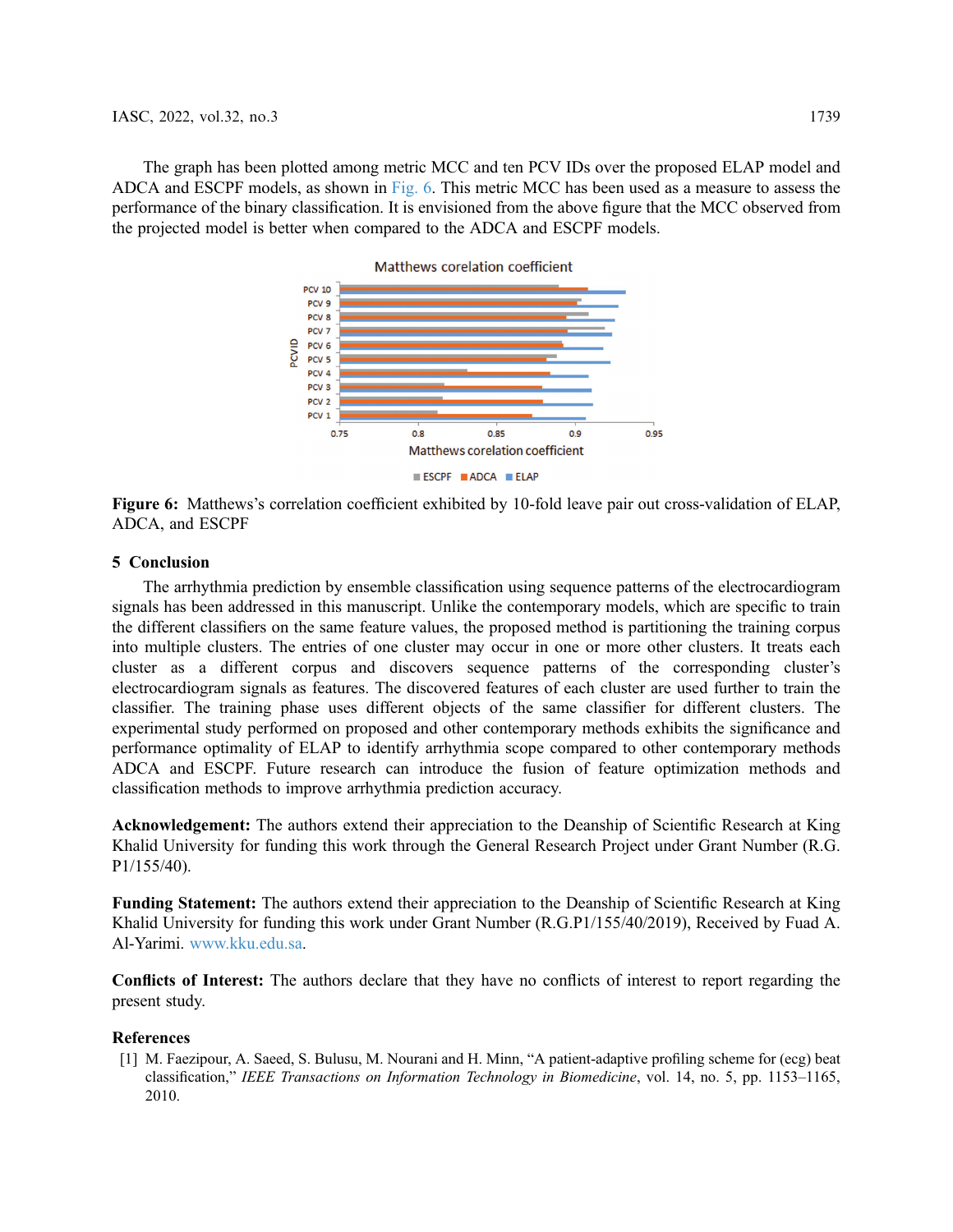- <span id="page-11-0"></span>[2] P. Chazal and R. Reilly, "A patient-adapting heartbeat classifier using (ecg) morphology and heartbeat interval features," IEEE Transactions on Biomedical Engineering, vol. 53, no. 12, pp. 2535–2543, 2006.
- <span id="page-11-1"></span>[3] M. Kumar and S. Ari, "ECG beats classification using mixture of features," International Scholarly Research Notices, vol. 2014, pp. 1–12, 2014.
- <span id="page-11-2"></span>[4] V. Mondejar-Guerraa, J. Novo, J. Rouco, M. Penedo and M. Ortega, "Heartbeat classification fusing temporal and morphological information of ecg's via ensemble of classifiers," Biomedical Signal Processing and Control, vol. 47, pp. 41–48, 2019.
- <span id="page-11-4"></span>[5] F. Melgani and Y. Bazi, "Classification of electrocardiogram signals with support vector machines and particle swarm optimization," IEEE Transactions on Information Technology in Biomedicine, vol. 12, no. 5, pp. 667– 677, 2008.
- <span id="page-11-3"></span>[6] C. Ye, B. Vijaya and M. Coimbra, "Heartbeat classification using morphological and dynamic features of (ecg) signals," IEEE Transactions on Biomedical Engineering, vol. 59, no. 10, pp. 2930–2941, 2012.
- <span id="page-11-5"></span>[7] R. Polikar, "Ensemble based systems in decision making," IEEE Circuits and Systems Magazine, vol. 6, no. 3, pp. 21–45, 2006.
- <span id="page-11-6"></span>[8] A. Peimankar, S. Weddell, T. Jalal and A. Lapthorn, "Evolutionary multi-objective fault diagnosis of power transformers," Swarm and Evolutionary Computation, vol. 36, pp. 62–75, 2017.
- <span id="page-11-7"></span>[9] L. Shi, L. Xi, X. Ma, M. Weng and X. Hu, "A novel ensemble algorithm for biomedical classification based on ant colony optimization," Applied Soft Computing, vol. 11, no. 8, pp. 5674–5683, 2011.
- <span id="page-11-8"></span>[10] S. Haykin, "Neural networks: A comprehensive foundation," Upper Saddle River, N.J.: Prentice Hall PTR, 2nd Edition, 1994.
- <span id="page-11-9"></span>[11] Y. Freund and R. Schapire, "A decision-theoretic generalization of on-line learning and an application to boosting," Journal of Computer and System Sciences, vol. 55, no. 1, pp. 119–139, 1997.
- <span id="page-11-10"></span>[12] L. Breiman, "Random forests," Machine Learning, vol. 45, no. 1, pp. 5–32, 2001.
- <span id="page-11-11"></span>[13] S. Glenn, "A mathematical theory of evidence," Princeton University Press, 1976. [Online]. Available: [https://](https://www.amazon.com/Mathematical-Theory-Evidence-Glenn-Shafer/dp/069110042X) [www.amazon.com/Mathematical-Theory-Evidence-Glenn-Shafer/dp/069110042X](https://www.amazon.com/Mathematical-Theory-Evidence-Glenn-Shafer/dp/069110042X). vol. 42.
- <span id="page-11-12"></span>[14] J. Pan and W. Tompkins, "A real-time (qrs) detection algorithm," IEEE Transactions on Biomedical Engineering, vol. BME-32, no. 3, pp. 230–236, 1985.
- [15] Y., Yc and W. Wang, "Qrs complexes detection for (ecg) signal: The difference operation method," Computer Methods and Programs in Biomedicine, vol. 91, no. 3, pp. 245–254, 2008.
- [16] H. Li, X. Wang, L. Chen and E. li, "Denoising and R-peak detection of electrocardiogram signal based on (emd) and im-proved approximate envelope," Circuits, Systems and Signal Processing, vol. 33, no. 4, pp. 1261–1276, 2014.
- <span id="page-11-13"></span>[17] H. Li and X. Wang, "Detection of electrocardiogram characteristic points using lifting wavelet transform and hilbert transform," Transactions of the Institute of Measurement and Control, vol. 35, no. 5, pp. 574–582, 2013.
- <span id="page-11-14"></span>[18] G. Moody and R. Mark, "The impact of the (mit-bih) arrhythmia database," IEEE Engineering in Medicine and Biology Magazine, vol. 20, no. 3, pp. 45–50, 2001.
- <span id="page-11-15"></span>[19] T. Mar, S. Zaunseder, J. Martnez, M. Llamedo and R. Poll, "Optimization of (ecg) classification by means of feature selection," IEEE Transactions on Biomedical Engineering, vol. 58, no. 8, pp. 2168–2177, 2011.
- <span id="page-11-16"></span>[20] A. Al-Fahoum and I. Howitt, "Combined wavelet transformation and radial basis neural networks for classifying life-threatening cardiac arrhythmias," Medical & Biological Engineering & Computing, vol. 37, no. 5, pp. 566– 573, 1999.
- <span id="page-11-17"></span>[21] S. Osowski and T. Linh, "Ecg beat recognition using fuzzy hybrid neural network," IEEE Transactions on Biomedical Engineering, vol. 48, no. 11, pp. 1265–1271, 2001.
- <span id="page-11-18"></span>[22] G. de Lannoy, D. Francois, J. Delbeke and M. Verlysen, "Weighted svm's and feature relevance assessment in supervised heart beat classification," in Biomedical Engineering Systems and Technologies Communications in Computer and Information Science, vol. 127, Berlin, Heidelberg: Springer, 2010.
- <span id="page-11-19"></span>[23] C. Lin and C. Yang, "Heartbeat classification using normalized (rr) intervals and morphological features," in Int. Symp. on Computer, Consumer and Control, pp. 650–653, 2014.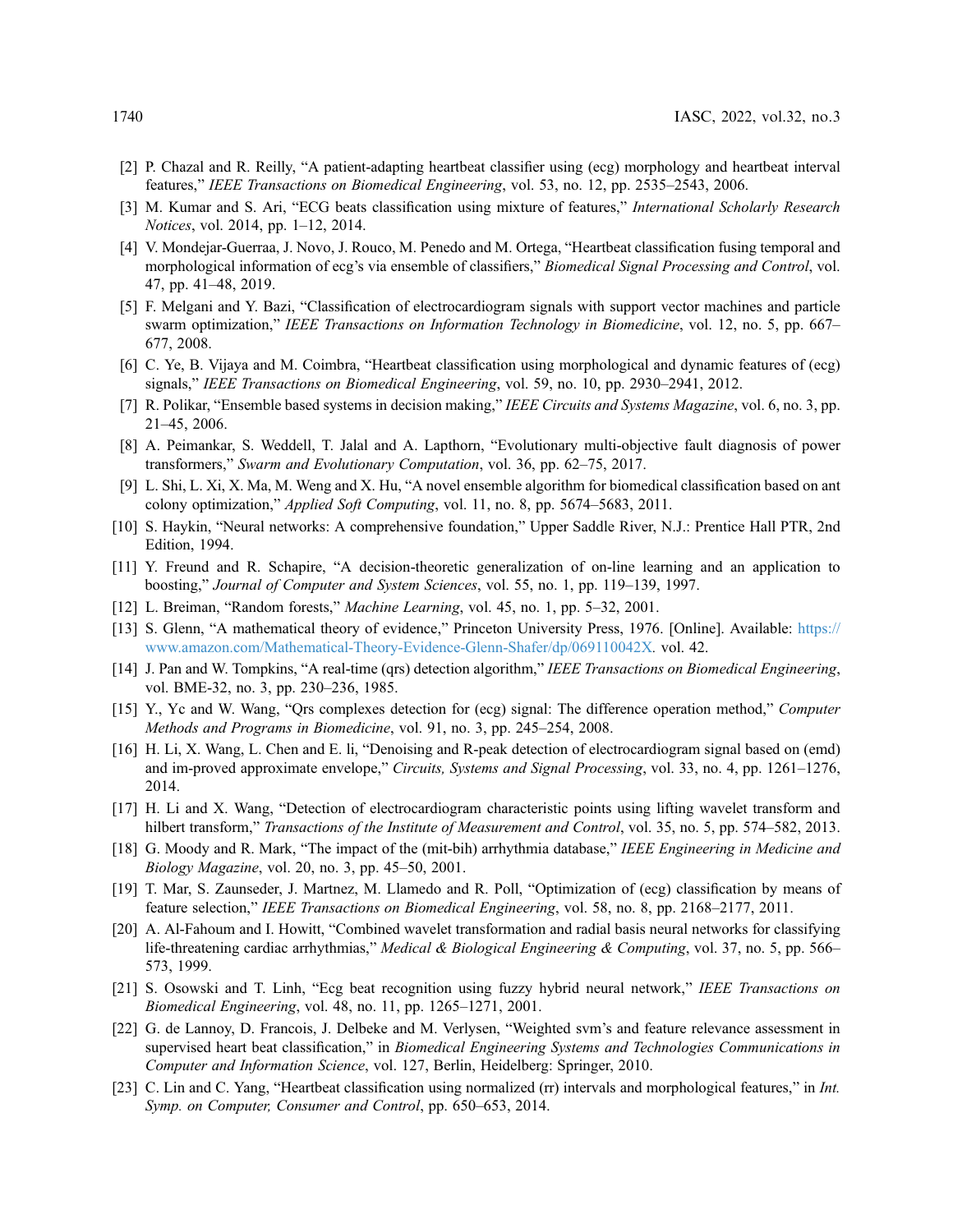- <span id="page-12-0"></span>[24] S. Chen, W. Hua, J. Li and X. Gao, "Heartbeat classification using projected and dynamic features of (ecg) signal," Biomedical Signal Processing and Control, vol. 31, pp. 165–173, 2017.
- <span id="page-12-1"></span>[25] E. Luz, W. Schwartz, G. Camara and D. Menotti, "Ecg-based heartbeat classification for arrhythmia detection: A survey," Computer Methods and Programs in Biomedicine, vol. 127, pp. 144–164, 2016.
- <span id="page-12-2"></span>[26] K. Rajesh and R. Dhuli, "Classification of imbalanced (ecg) beats using re-sampling techniques and adaboost ensemble classifier," Biomedical Signal Processing and Control, vol. 41, pp. 242–254, 2018.
- <span id="page-12-3"></span>[27] H. Li, D. Yuan, X. Ma, D. Cui and L. Cao, "Genetic algorithm for the optimization of features and neural networks in (ecg) signals classification," Scientific Reports, vol. 7, 2017.
- <span id="page-12-4"></span>[28] H. Khorrami and M. Moavenian, "Comparative study of (dwt), (cwt) and (dct) transformations in (ecg) arrhythmias classification," Expert Systems with Applications, vol. 37, no. 8, pp. 5751–5757, 2010.
- <span id="page-12-6"></span>[29] R. Martis, U. Acharya, K. Mandana, A. Ray and C. Chakraborty, "Application of principal component analysis to (ecg) signals for automated diagnosis of cardiac health," Expert Systems with Applications, vol. 39, no. 14, pp. 11792–11800, 2012.
- [30] E. Houssein, A. Ewees and M. Abd Elaziz, "Improving twin support vector machine based on hybrid swarm optimizer for heartbeat classification," Pattern Recognition and Image Analysis, vol. 28, no. 2, pp. 243–253, 2018.
- [31] Z. Zhang, J. Dong, X. Luo, K. Choi and X. Wu, "Heartbeat classification using disease-specific feature selection," Computers in Biology and Medicine, vol. 46, pp. 79–89, 2014.
- [32] L. Honggaiang, X. Feng, L. Cao, E. Li, H. Liang *et al.*, "A new (ecg) signal classification based on wpd and apen feature extraction," Circuits, Systems, and Signal Processing, vol. 35, no. 1, pp. 339–352, 2016.
- <span id="page-12-5"></span>[33] L. Hongqiang, H. Liang, C. Miao, L. Cao, X. Feng et al., "Novel (ecg) signal classification based on (kica) nonlinear feature extraction," Circuits Systems, and Signal Processing, vol. 35, no. 4, pp. 1187–1197, 2016.
- <span id="page-12-7"></span>[34] P. de Chazal, M. O'Dwyer and R. Reilly, "Automatic classification of heartbeats using ECG morphology and heartbeat interval features," IEEE Transactions on Biomedical Engineering, vol. 51, no. 7, pp. 1196–1206, 2004.
- <span id="page-12-8"></span>[35] T. Dietterich, "Ensemble methods in machine learning," in Int. Workshop on Multiple Classifier Systems, Berlin, Heidelberg: Springer Berlin Heidelberg, ISBN 978-3-540-45014-6, pp. 1–15, 2000.
- <span id="page-12-9"></span>[36] J. Friedman, H. Hastie and R. Tibshirani, "Additive logistic regression: A statistical view of boosting (with discussion and a rejoinder by the authors)," The Annals of Statistics, vol. 28, no. 2, pp. 337–407, 2000.
- <span id="page-12-10"></span>[37] L. Breiman, "Bagging predictors," Machine Learning, vol. 24, no. 2, pp. 123–140, 1996.
- <span id="page-12-11"></span>[38] T. Dietterich and G. Bakiri, "Solving multiclass learning problems via error-correcting output codes," Journal of Artificial Intelligence Research, vol. 2, no. 1, pp. 263–286, 1995.
- <span id="page-12-12"></span>[39] W. Robert and D. Tax, "Experiments with classifier combining rules. in: multiple classifier systems," in Int. Workshop on Multiple Classifier Systems, Berlin, Heidelberg: Springer Berlin Heidelberg. ISBN 978-3-540- 45014-6, pp. 16–29, 2000.
- <span id="page-12-13"></span>[40] B. Waske and J. Benediktsson, "Fusion of support vector machines for classification of multisensor data," IEEE Transactions on Geoscience and Remote Sensing, vol. 45, no. 12, pp. 3858–3866, 2007.
- <span id="page-12-14"></span>[41] A. Peimankar, M. Jajroodi and S. Puthusserypady, "Automatic detection of cardiac arrhythmias using ensemble learning," in TENCON, IEEE Region 10 Conf. (TENCON), Osaka International Convention Center, Osaka, Japan, 2019.
- <span id="page-12-15"></span>[42] F. Al-Yarimi, N. Munassar and F. Al-Wesabi, "Electrocardiogram stream level correlated patterns as features to classify heartbeats for arrhythmia prediction," Data Technologies and Applications, vol. 54, no. 5, pp. 685–701, 2020.
- <span id="page-12-16"></span>[43] [https://www.kaggle.com/shayanfazeli/heartbeat,](https://www.kaggle.com/shayanfazeli/heartbeat) 2018.
- <span id="page-12-17"></span>[44] P. Cunningham, "A taxonomy of similarity mechanisms for case-based reasoning," IEEE Transactions on Knowledge and Data Engineering, vol. 21, no. 11, pp. 532–1543, 2009.
- <span id="page-12-18"></span>[45] Jech, Thomas. Set Theory, Springer Science & Business Media, Springer-Verlag Berlin Heidelberg, 2013.
- <span id="page-12-19"></span>[46] R. Storn and P. Kenneth, "Differential evolution–a simple and efficient heuristic for global optimization over continuous spaces," Journal of Global Optimization, vol. 11, no. 4, pp. 341–359, 1997.